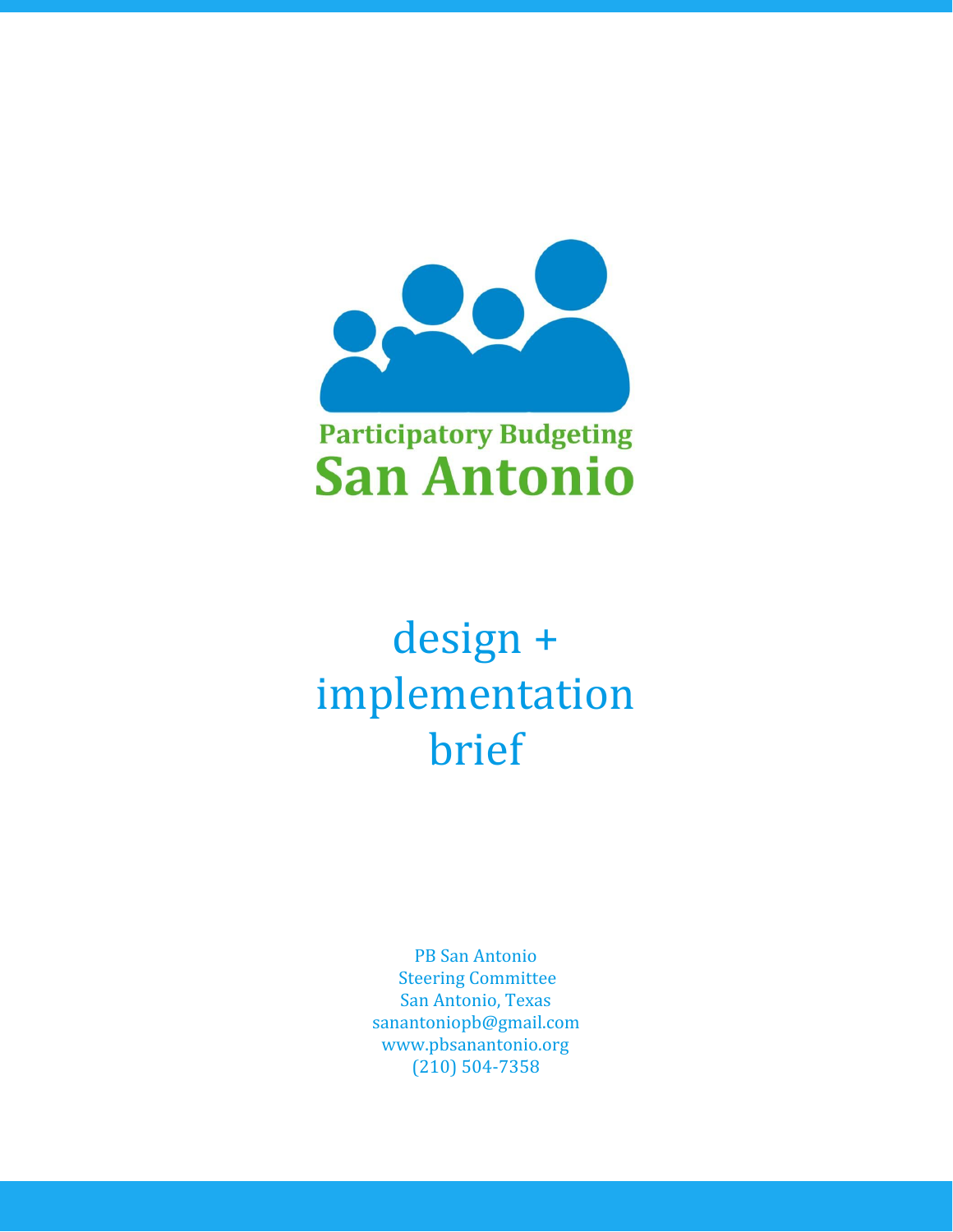

# Table of Contents

| <b>About Participatory Budgeting</b> | $\mathbf{2}$<br>3 |
|--------------------------------------|-------------------|
| <b>PB San Antonio</b>                |                   |
| <b>Why PB?</b>                       | 4                 |
| <b>PB Process</b>                    | 5                 |
| 1) Planning                          | 5                 |
| 2) Idea Collection                   | 5                 |
| 3) Proposal Development              | 5                 |
| 4) Voting                            | 6                 |
| 5) Implementation                    | 6                 |
| PB <sub>D9</sub>                     | 7                 |
| <b>City-wide PB</b>                  | 8                 |
| <b>Community Feedback</b>            | 9                 |
| <b>Resources</b>                     | 9                 |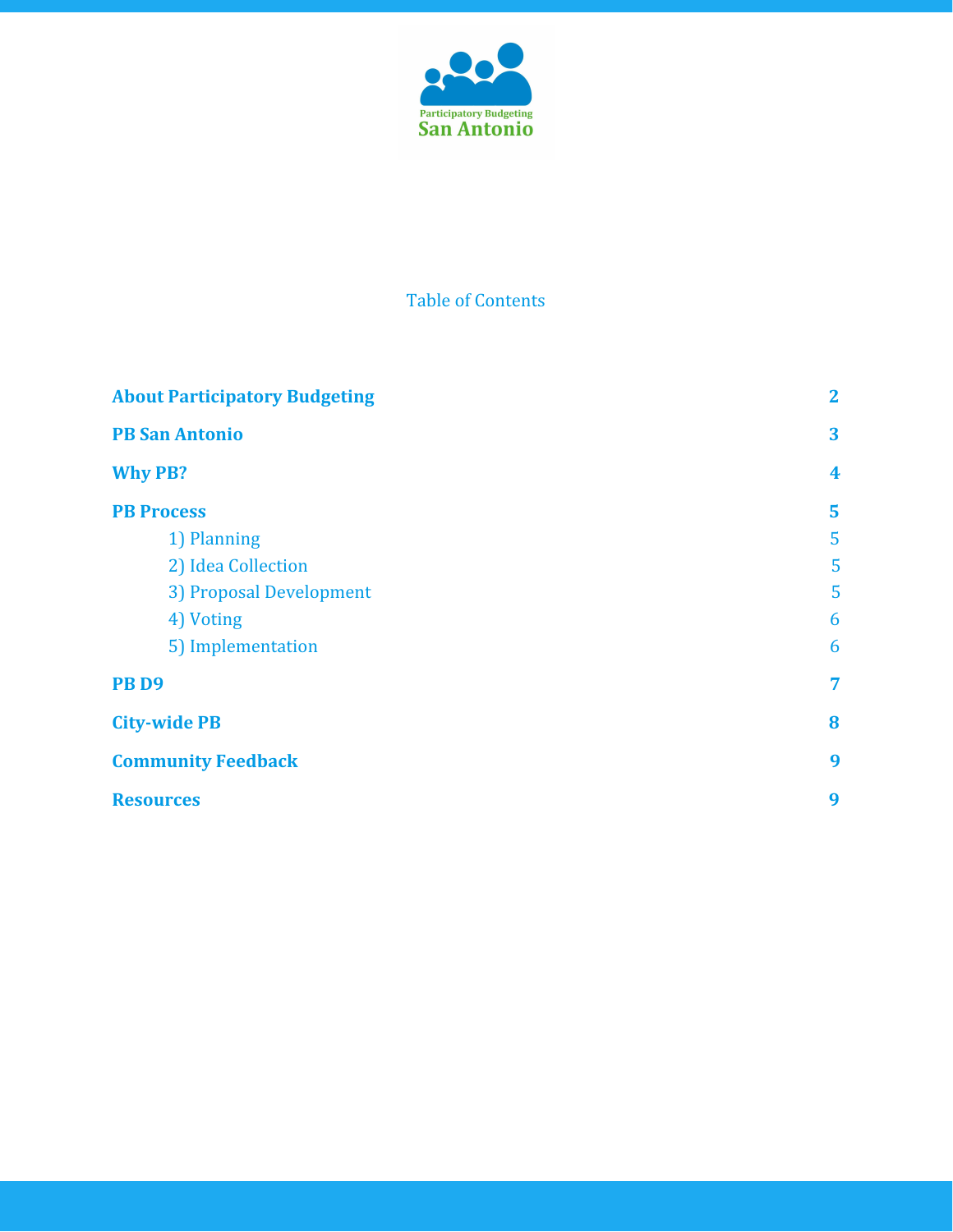

# <span id="page-2-0"></span>About Participatory Budgeting

Participatory Budgeting is a grassroots process through which district residents vote directly to allocate 1-15% of the city budget toward proposals developed by the community to meet local needs. Through a series of public meetings, residents work with elected officials throughout the year to identify neighborhood concerns and craft proposals to address them. Residents then decide which proposals to fund through a public vote. By removing traditional barriers to civic engagement – including youth, immigration status, and language ability – this process enfranchises and embraces the full diversity of our city.

*"To advance participatory budgeting in the United States, the White House will work with communities, non-profits, civic technologists, and foundation partners to develop new commitments that will expand the use of participatory budgeting in the United States."* - President Barack Obama

PB Profile: Mexico City, Mexico Population: 8,851,000 1st PB Process: 2011 Current PB Cycle: 7th PB Budget: 3% of City Budget

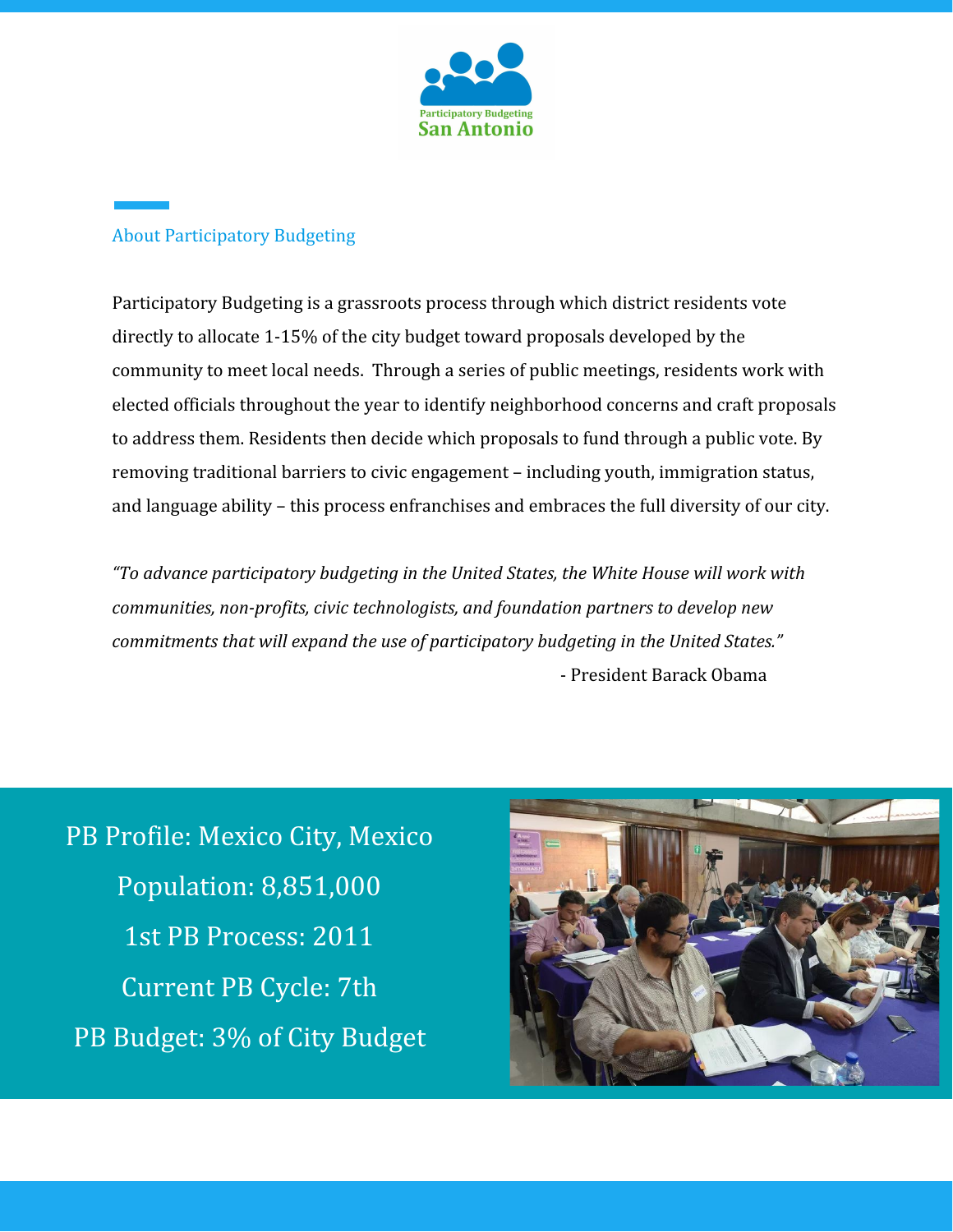

#### <span id="page-3-0"></span>PB San Antonio

Participatory Budgeting in San Antonio has recent examples of success by way of its implementation in Palo Alto College. The community made up of university employees, educators, and students have participated in a process that answered to a variety of concerns and aspirations of the Palo Alto College community.

Other efforts are now being explored with the implementation of Participatory Budgeting in District 9, which is being led by City Councilman John Courage. The model applied will be enhanced and replicated in other districts, towards the goal of a city wide PB.

San Antonio is a region which admires self reliance and adheres to strong community and family values. Participatory Budgeting enhances the cultural and historic qualities of San Antonio and its residents.

PB Profile: Medellin, Colombia Population: 2,464,000 1st PB Process: 2004 Current PB Cycle: 13th PB Budget: 5% of City Budget

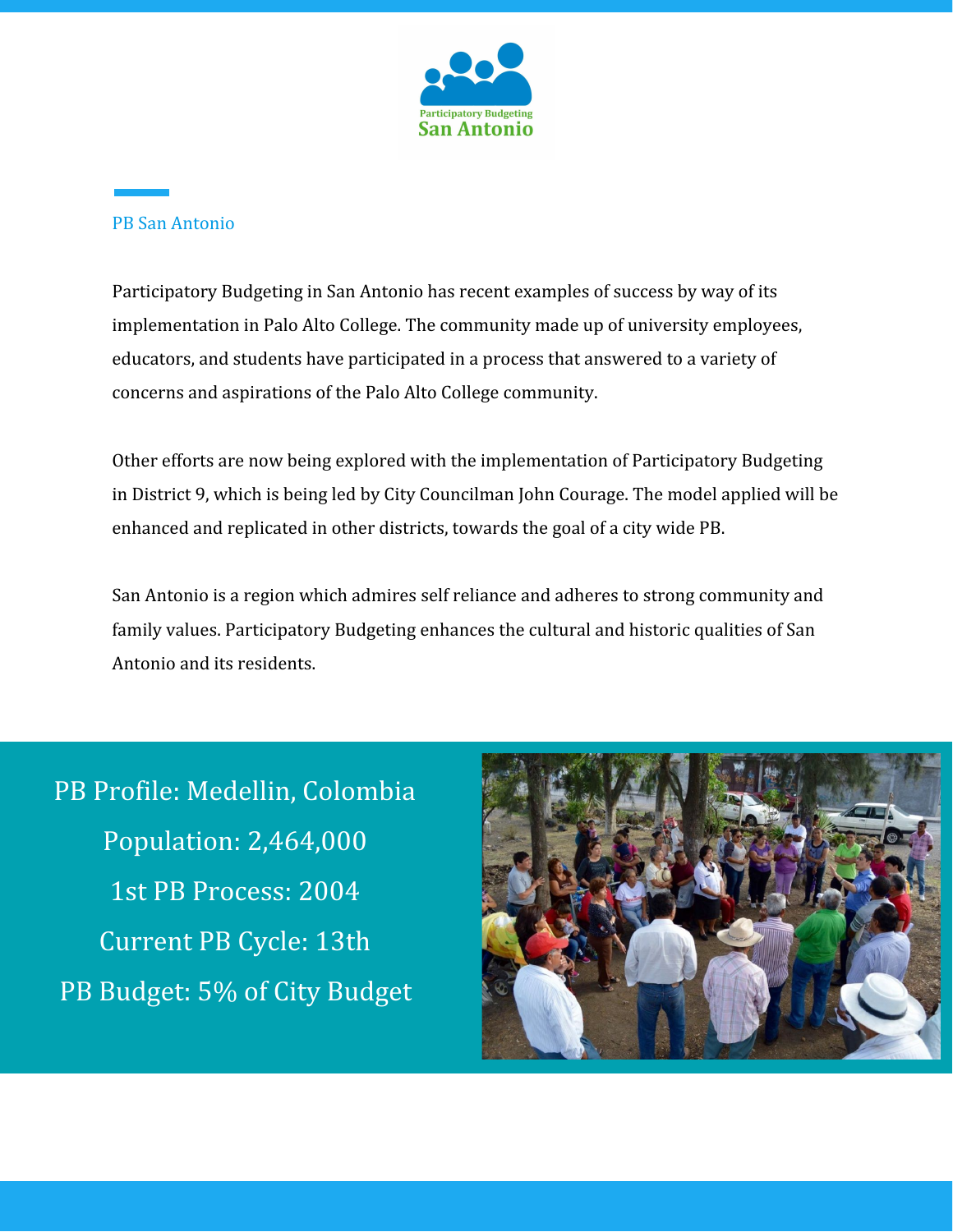

## <span id="page-4-0"></span>Why PB?

#### 1. Expand and Diversify Civic Participation:

Ensure that all community members have a voice in the development and improvement of their city, especially marginalized communities, reticent voters, and people with limited opportunities to engage in the political process.

## 2. Have Meaningful Social and Community Impact:

Use PB as a tool to effect meaningful social change in the community. PB in San Antonio should be mission driven and results oriented, and focused on generating the most good for the greatest number of people.

#### 3. Promote Sustainable Public Good:

Make sustainable decisions that promote the long-term future and wellbeing of San Antonio residents.

#### 4. Create Easy and Seamless Civic Engagement:

Enable the community to be involved without barriers or frictions. Create a welcoming space for residents to become engaged, fostering a "contagious" civic environment.

#### 5. Promote Civic-mindedness:

Help residents imagine themselves as civic actors and educate each other about their needs and lives. Provide youth with the opportunity and experience to become life-long voters and community leaders.

PB Profile: Paris, France Population: 2,244,000 1st PB Process: 2014 Current PB Cycle: 4th PB Budget: 5% of City Budget

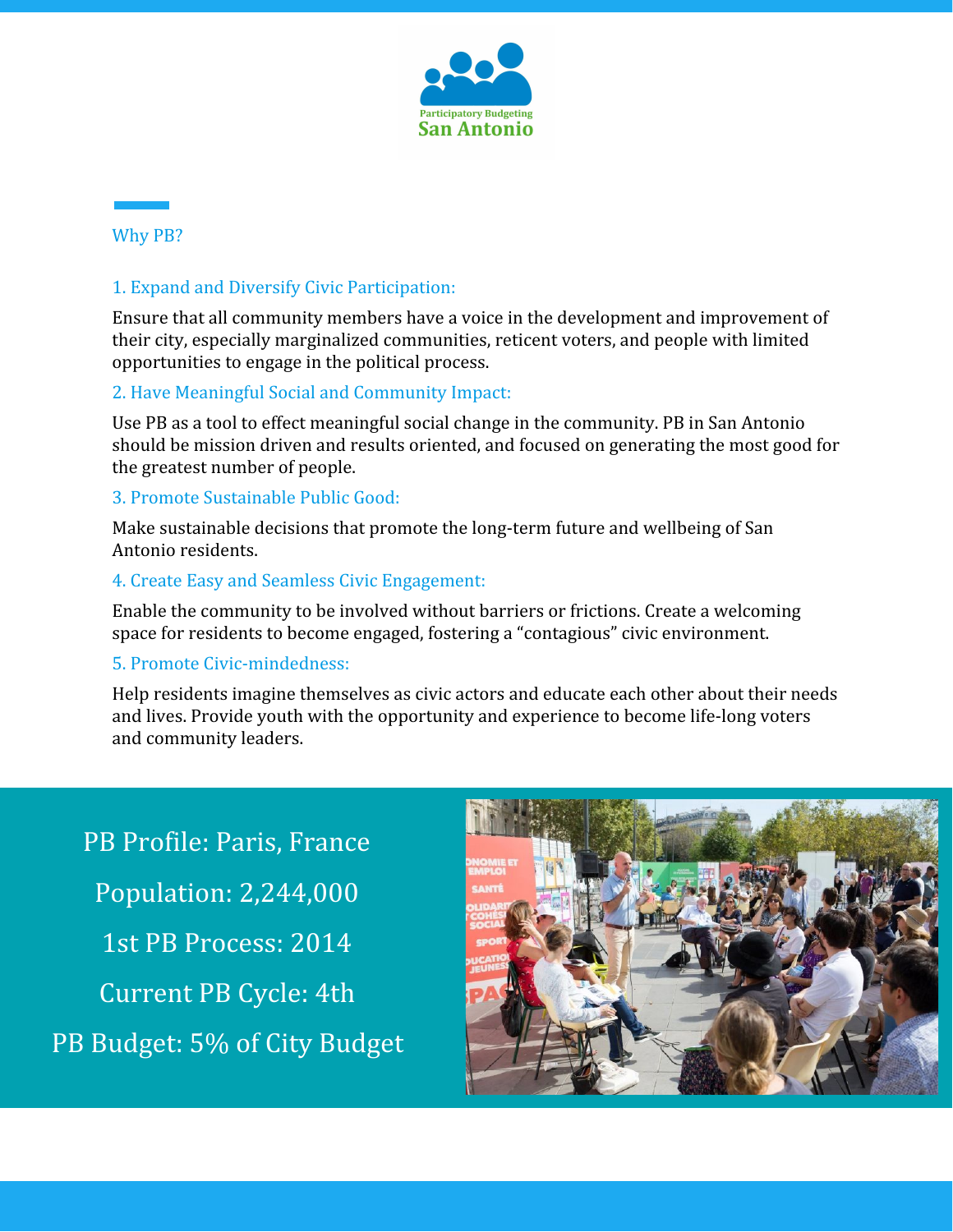

#### <span id="page-5-0"></span>**PR** Process

# <span id="page-5-1"></span>1) Planning

• Insure PB is run in a transparent and open form.

• Consider offline locations and online platforms on which citizens can propose, evaluate, and vote for ideas.

• Assesses Quality of Life Index and other statistical resources by neighborhoods and districts to know where resources are most needed.

• Start a steering committee made up of citizens and public officials to supervise the participatory budgeting process.

• Create a rule book for running the PB, design a public relations and outreach campaign, learn and share the budget funds restrictions, and other planning responsibilities.

• Residents and organizations learn about PB, join a committee and volunteer as budget delegates, and consider ideas for proposals.

## <span id="page-5-2"></span>2) Idea Collection

• The public will share ideas during public events, through an online mapping tool, or by email, mail, or phone.

• Anyone is welcome to propose project ideas.

## <span id="page-5-3"></span>3) Proposal Development

• Collect and assesses citizen ideas.

• Budget delegates made up of the public, volunteer experts, and city officials evaluate, and visit proposed project sites.

• The budget delegates reply come to citizens with a selection of final proposals and feedback about their ideas.

• Participants can volunteer as budget delegates if they are at least 14 years old. Youth under 14 can serve as delegates if they are partnered with a parent who is also a delegate; and are residents of the district, or affiliated with people who work in the district, own a business in the district, attend school in the district, or are parents of children who attend school in the district.

• All must attend a delegate orientation session.

• Each budget delegates will join a committee to discuss and develop project proposals for a certain issue area.

• Issue committees may include but are not limited to: Culture & Community Facilities, Education, Public Health & Public Safety, Parks & Recreation, Streets & Sidewalks, etc.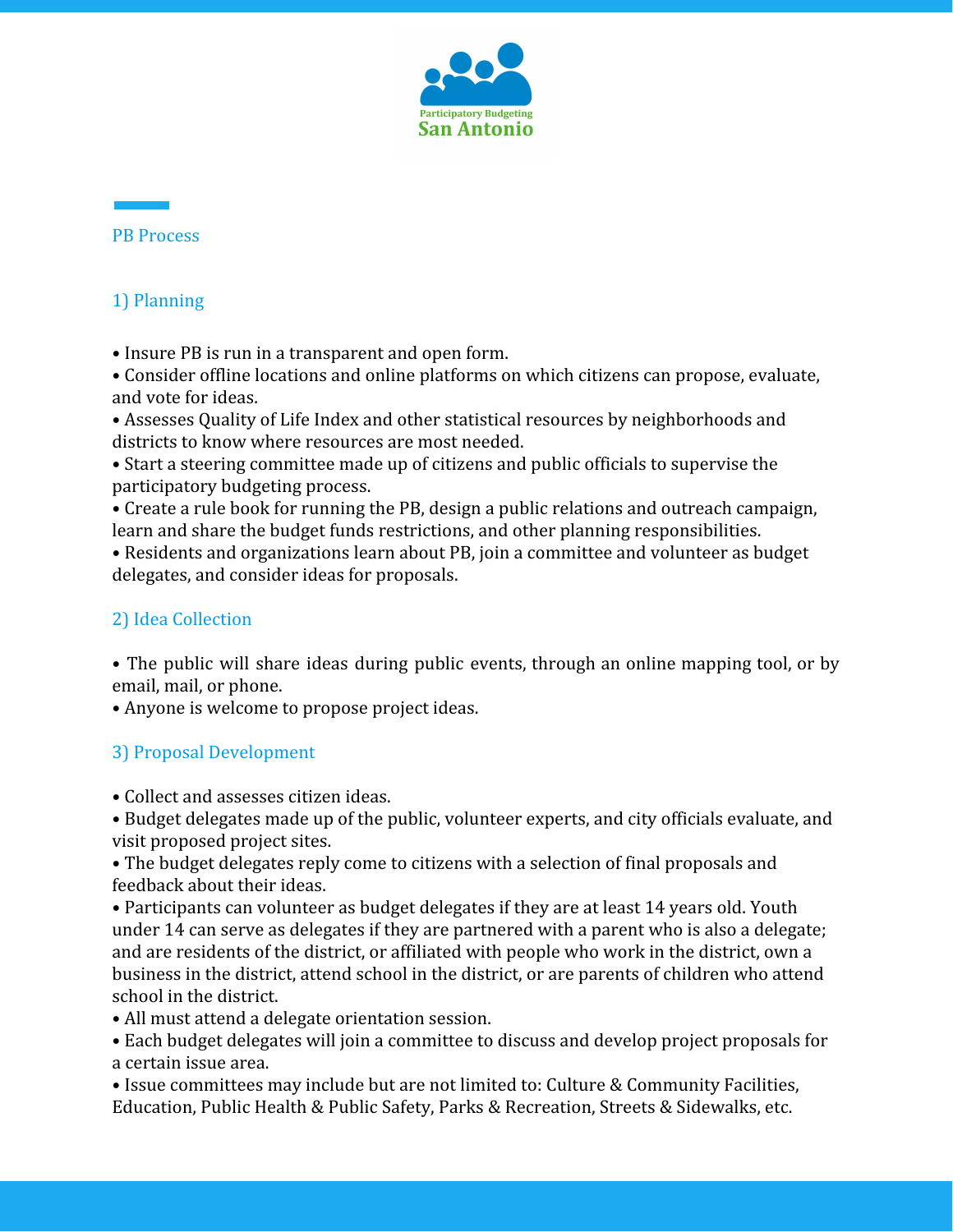

• All budget delegate committees will have 1-2 trained facilitators.

• Budget delegates will consider criteria such as community need, project need, impact, and feasibility when prioritizing projects.

• Each committee will send its project proposals to city officials for review before the public vote. The city officials will review projects to ensure they meet the legal requirements and offer cost estimates and corrections. The proposals will also presented at an event in a local library or gymnasium so the public may ask questions about the project.

## <span id="page-6-0"></span>4) Voting

• Citizens vote on the proposals in a district wide vote, which is accessed both online or at a physical location, such as the City Council members field office or local library.

• Voting age is 12 years old and limited to one vote per person living, studying, or working in that district.

# <span id="page-6-1"></span>5) Implementation

• Budget delegates collect the votes and share the winning projects at a local event, City Council member brings before the City Council for approval.

• Budget delegates and citizens monitor the on-site project implementation.

• The city publishes the allocation of the public spending both offline and online and a year-end report details the project's implementation.

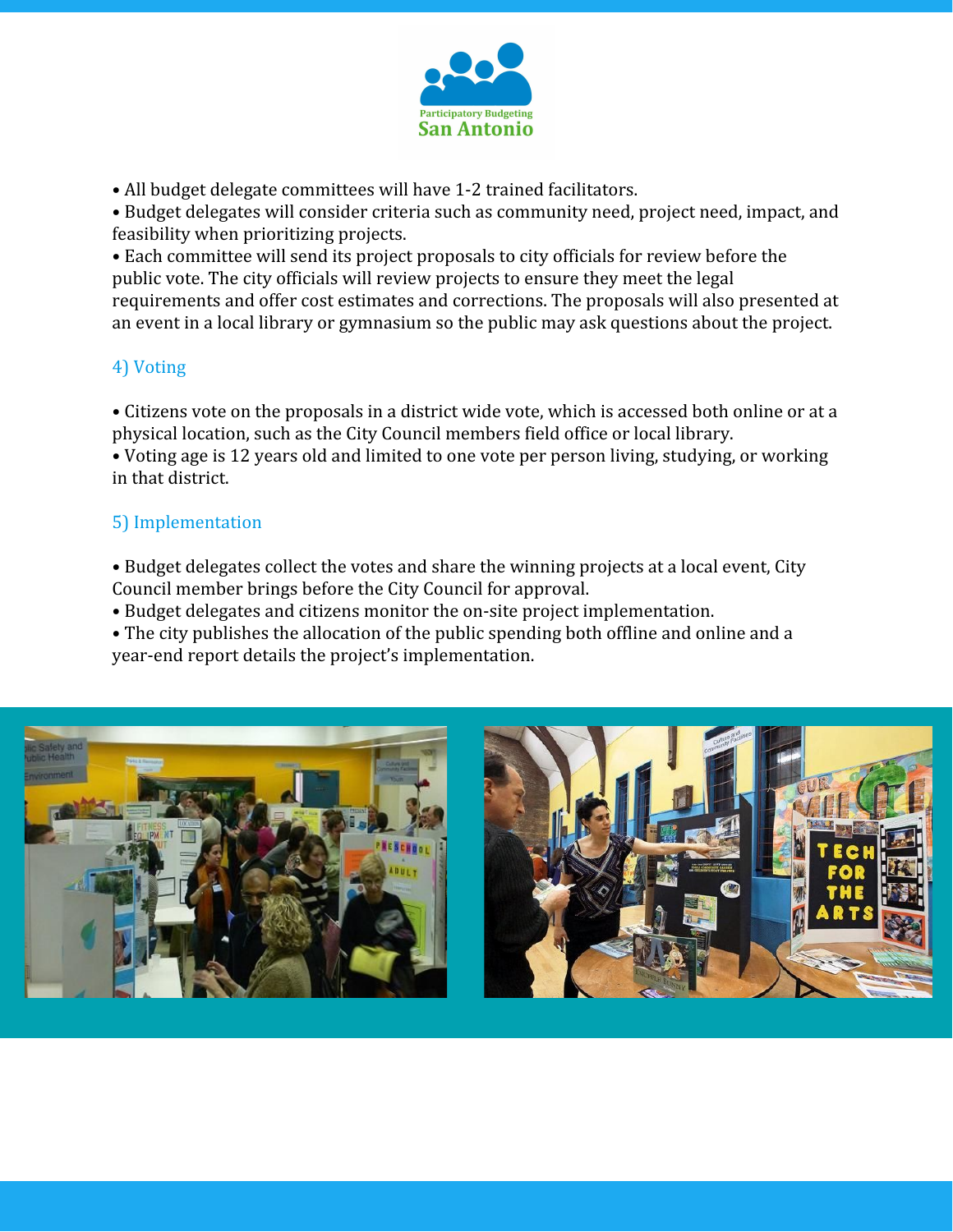

## <span id="page-7-0"></span>PB D9

District 9 City Councilman John Courage set aside \$1,250,000.00, which draws from 3 funds, the majority coming from the Mobility Fund. District 9 Councilman, staff, and volunteers, will spend November and December of 2017 designing the PB, which will run from January to June 2018.

The systems under consideration to facilitate a PB in District 9, with a population of 160,000, include the use of 3 systems. This 3 system model is used by the City of Cambridge, MA with a population of 110,000: 1. Idea Collection Mapping: \$2500.00 per year 2. Nationbuilder: \$2000.00 per year 3. Stanford University PB Voting Platform: Free. The total cost of systems per year: \$4500.00. Total cost of PB program including these systems, marketing, food, outreach, and excluding 1 city staff working part time on PB: \$23,000.00 per year for the city of Cambridge, MA (2016 Source: Michelle Monsegur [mmonsegur@cambridgema.gov\)](mailto:mmonsegur@cambridgema.gov).

District 9 may run a PB at no cost using just the Stanford University PB Voting Platform and an email to collect idea proposals from the public. The design and start of the PB for District 9 will be shared across the district and media outlets to promote the PB process and invite resident to propose ideas, join the Mobility Committee, and to volunteer.

PB Profile: District 9, San Antonio Population: 160,000 1st PB Process: 2018 Current PB Cycle: 1st PB Budget: \$1,250,000.00

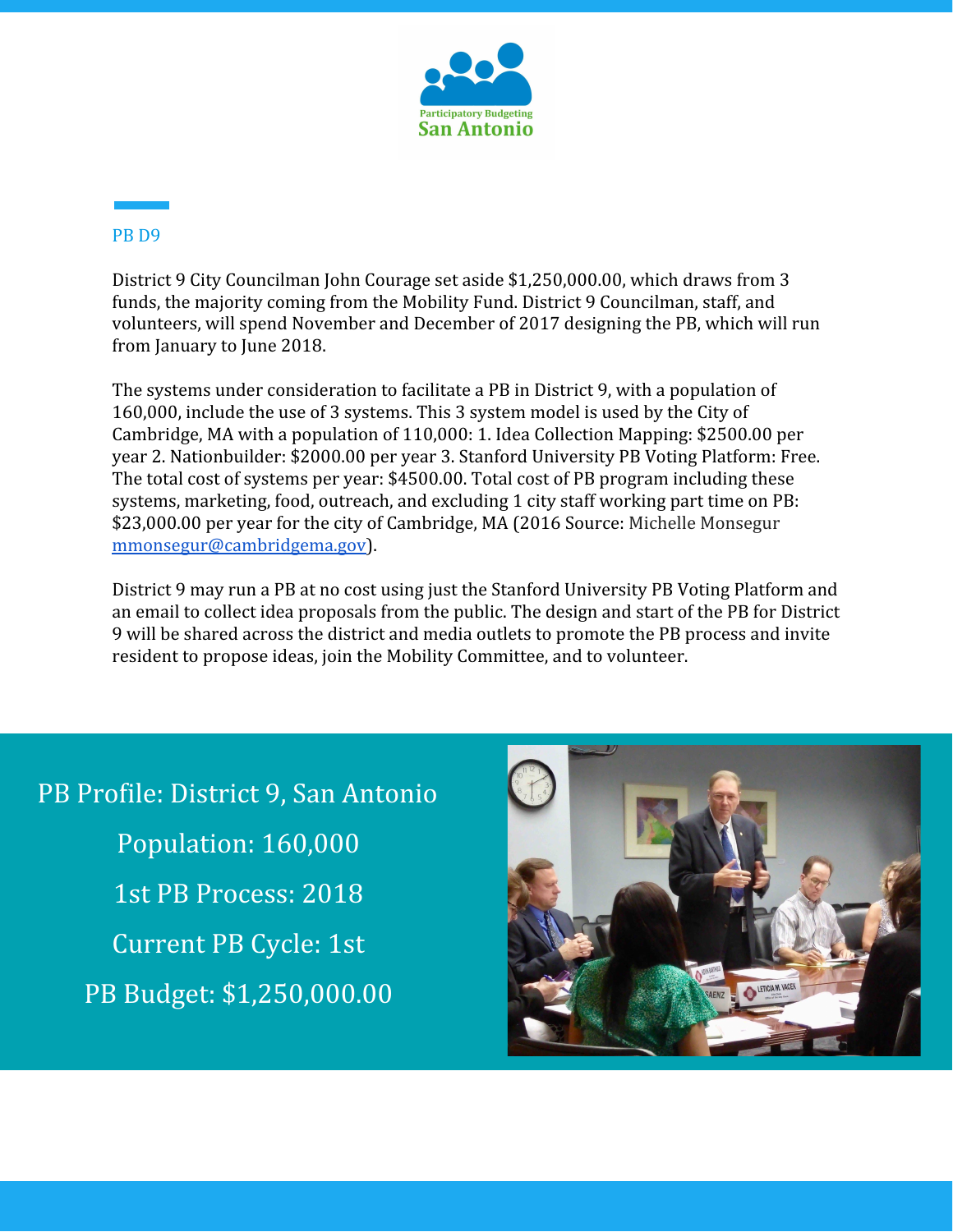

## <span id="page-8-0"></span>City-wide PB

The implementation and running of a city wide Participatory Budgeting process will be the largest civic exercise in the history of San Antonio, 10 districts will bring people together in a community building exercise. PB is an inclusive program which gives people the chance to direct the fate of their city, to answer to the needs not seen by government and others, to include the marginalized, children, immigrant, former convict. The implementation of a city wide PB in San Antonio would make it the largest PB in the United States. It would also make of San Antonio a lighthouse for democratic values in a time distinguished by autocratic tendencies.

3 possible options for city wide PB design + implementation:

- A. City government implements PB. Example: places system in Budget Department and promotes with Community Engagement Department's Speak Up.
- B. PB system, staff, & costs placed under a 501c nonprofit Example: pbsanantonio.org
- C. Collaborative model. Example: City government resources and fund raising by 501c cover cost of city wide PB.

The city of San Antonio has the opportunity to grow in an inclusive and sustainable manner and become an example of modern governance.



**2014** Anne Hidalgo is elected Mayor of Paris, France, implements Participatory Budgeting. Citizens vote on how to spend €20 million on 15 possible projects identified by the city.

**2015** a full-scale PB, with €65 million city-wide and citizens generating their own project ideas. **2016** 158,964 people voted on how to spend nearly €100 million, including €10 million set aside for schools. **2017-2020** The city has committed to reserving €500 million (about 5% of the city's capital fund) to be spent through participatory budgeting.